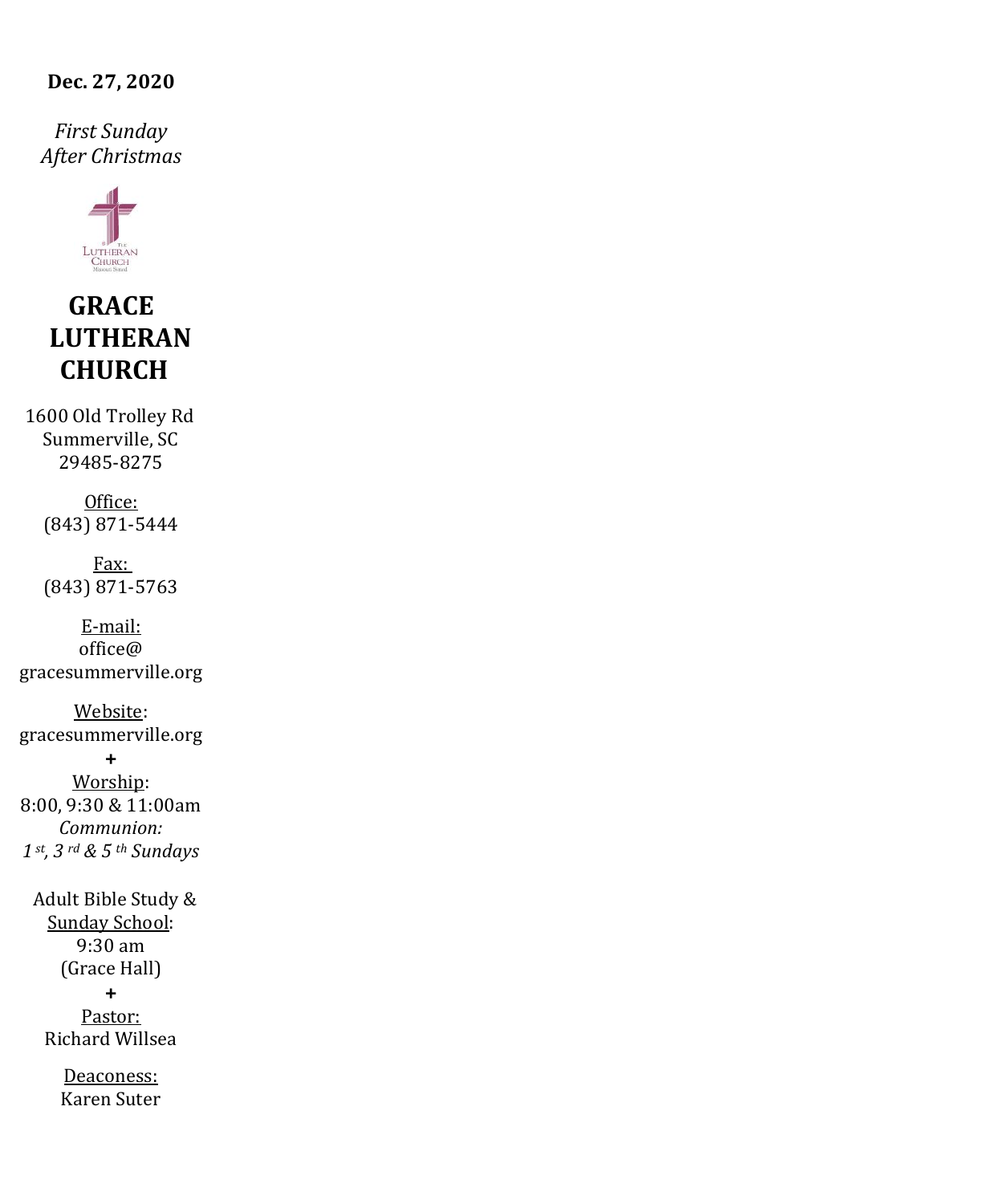# **THE FIRST SUNDAY AFTER CHRISTMAS**

December 27, 2020

# $+$  **PREPARATION**  $+$

**PRELUDE** *PRELUDE PRELUDE Cold December Flies Away setting: D. Busarow* "A Christmas Memory" G. Martin

## **WELCOME**

## *Stand*

# **INVOCATION**

**P** In the name of the Father and of the  $\div$  Son and of the Holy Spirit.

C **Amen**

**OPENING SENTENCES** *Luke 2:30, 32; Psalm 71:19, 23*

P Alleluia! My eyes have seen Your salvation,

C **a light for revelation to the Gentiles, and for glory to Your people Israel. Alleluia!**

P Your righteousness, O God, reaches the high heavens.

C **You who have done great things, O God, who is like You?**

- $\mathbf{P}$  My lips will shout for joy, when I sing praises to You;
- C **my soul also, which You have redeemed.**

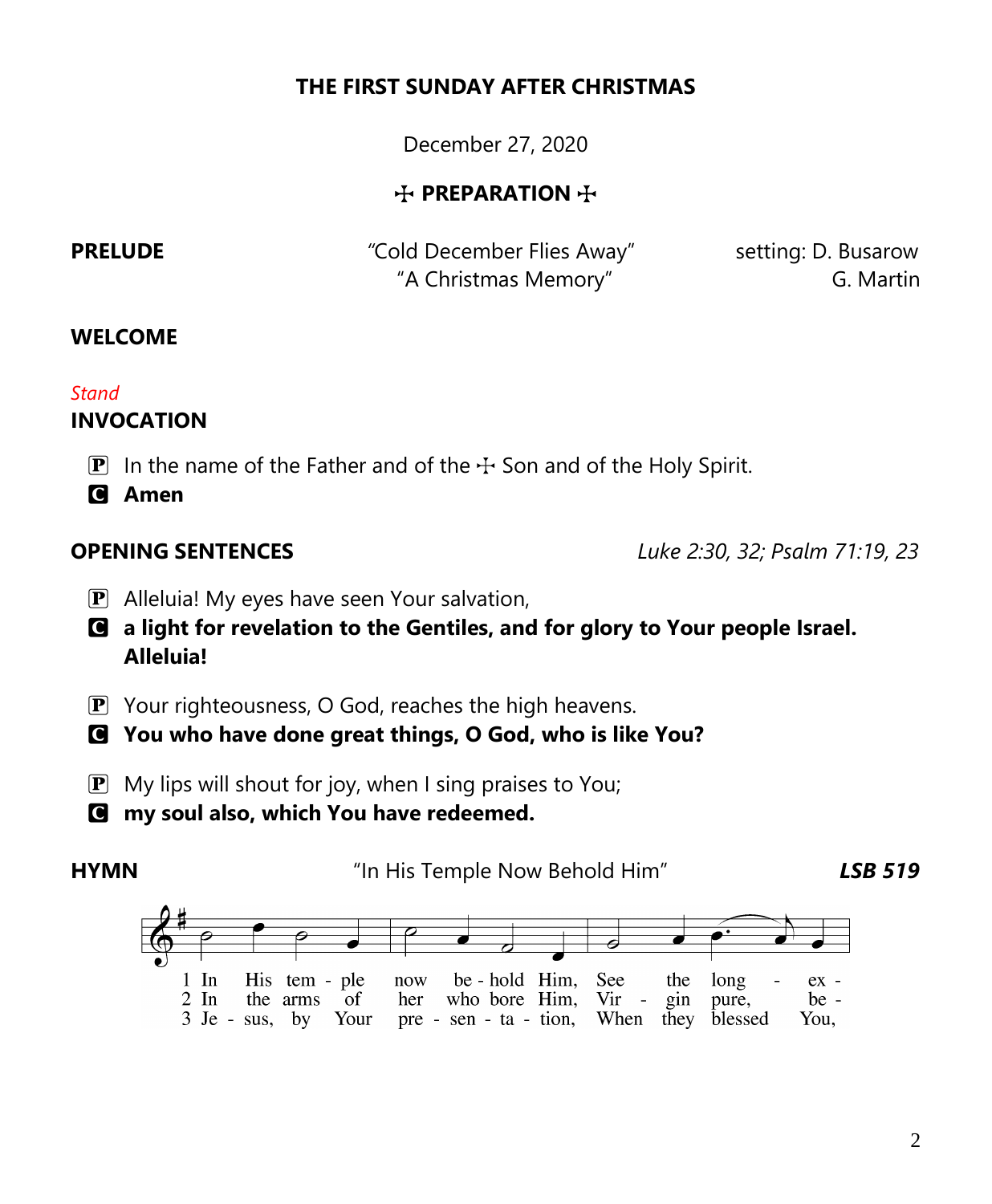

# **CONFESSION AND ABSOLUTION**

- $\mathbf{P}$  People redeemed by the Lord, let us now make confession of our sins to God, our heavenly Father.
- C **Merciful God, we confess that we are by nature sinful and unclean. We repent of having sinned against You in thought, word, and deed. We have left undone those things we ought to have done; we have done those things we ought not to have done. We have not lived our lives fully in the freedom won for us by our Lord. We have not always shared the bounty You have given us as stewards of Your creation. We sincerely repent of our sins and humbly ask Your grace and forgiveness in Jesus, our Savior. By the renewing work of the Holy Spirit, lead us to change what is sinful in our lives that each day we grow in righteousness and godly living to the glory of Your holy name.**
- $\mathbf{P}$  God has promised pardon, life, and salvation because of the atoning sacrifice of His beloved Son, who has replaced slavery to sin with a priceless inheritance of freedom and joy. As a called and ordained servant of Christ, I forgive you all your sins in the name of the Father and of the  $\pm$  Son and of the Holy Spirit. As you believe, so may it be.
- C **Amen.**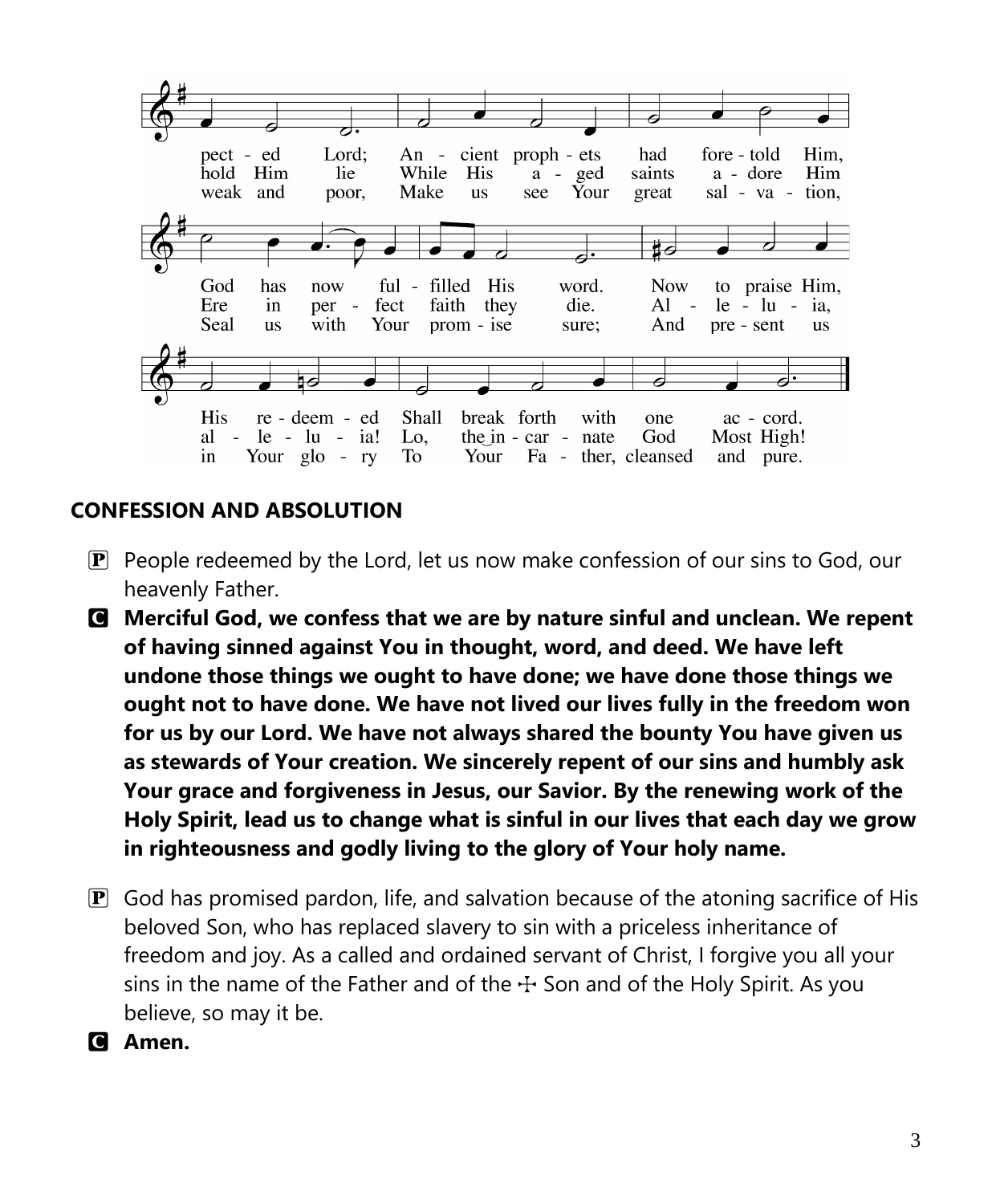### $+$  **SERVICE OF THE WORD**  $+$

**INTROIT,** I *Pulpit,* II *Font Psalm 98:1–4; antiphon: Isaiah 52:10*

- C **The Lord has bared His holy arm before the eyes of all the nations, and all the ends of the earth shall see the salvation of our God.**
- ! *Oh sing to the Lord a new song, for He has done marvelous things! His right hand and His holy arm have worked salvation for Him.*
- $\overline{II}$  The Lord has made known His salvation; He has revealed His righteousness in the *sight of the nations.*
- ! *He has remembered His steadfast love and faithfulness to the house of Israel. All the ends of the earth have seen the salvation of our God.*
- @ *Make a joyful noise to the Lord, all the earth; break forth into joyous song and sing praises!*
- C **Glory be to the Father and to the Son and to the Holy Spirit; as it was in the beginning, is now, and will be forever. Amen.**

**The Lord has bared His holy arm before the eyes of all the nations, and all the ends of the earth shall see the salvation of our God.**

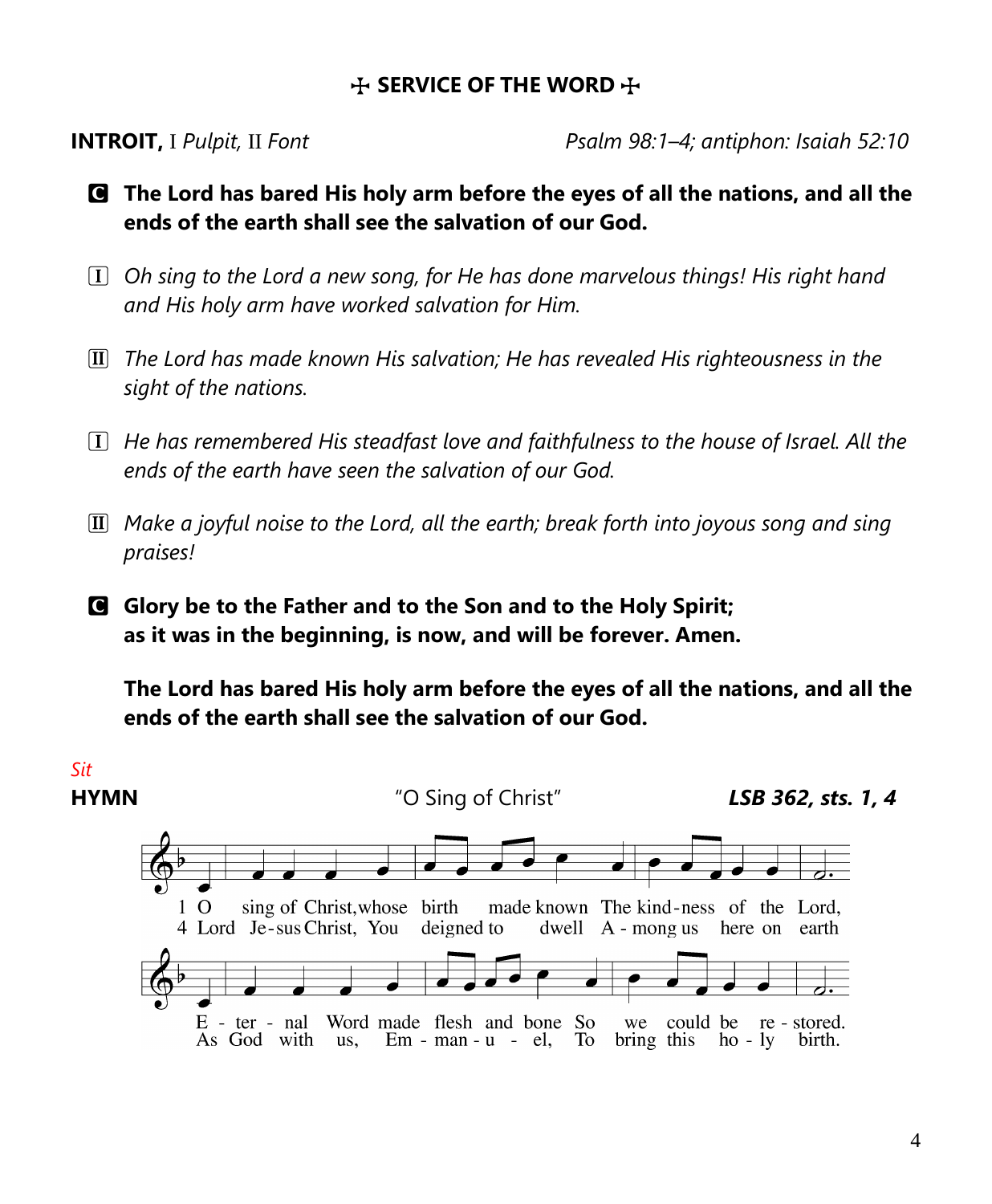$\sigma$ The full-ness His de -  $i$  - ty, The  $i$  - con of His grace. That we might share Your wealth and name For all e - ter - ni - ty!  $\overline{P}$  Let us pray. Gracious God, through our Lord Jesus Christ You have taken the slavery under

which we were held captive to sin and Satan and have given us new life. By the power of the Holy Spirit at work in us, keep us ever connected to Christ to live out each day in our baptismal grace as we await the joy of life in Your eternal presence. This we ask for the sake of Jesus, our Savior.

C **Amen.**

# **OLD TESTAMENT READING** *Isaiah 61:10—62:3*

The Word is read…

- A This is the Word of the Lord.
- C **Thanks be to God.**

# **PSALM,** I *Pulpit,* II *Font Psalm 111*

# C **Praise the LORD!**

- ! *I will give thanks to the LORD with my whole heart, in the company of the upright, in the congregation.*
- C **Great are the works of the LORD, studied by all who delight in them.**
- @ *Full of splendor and majesty is His work, and His righteousness endures forever.*

# C **He has caused His wondrous works to be remembered; the LORD is gracious and merciful.**

! *He provides food for those who fear Him; He remembers His covenant forever.*

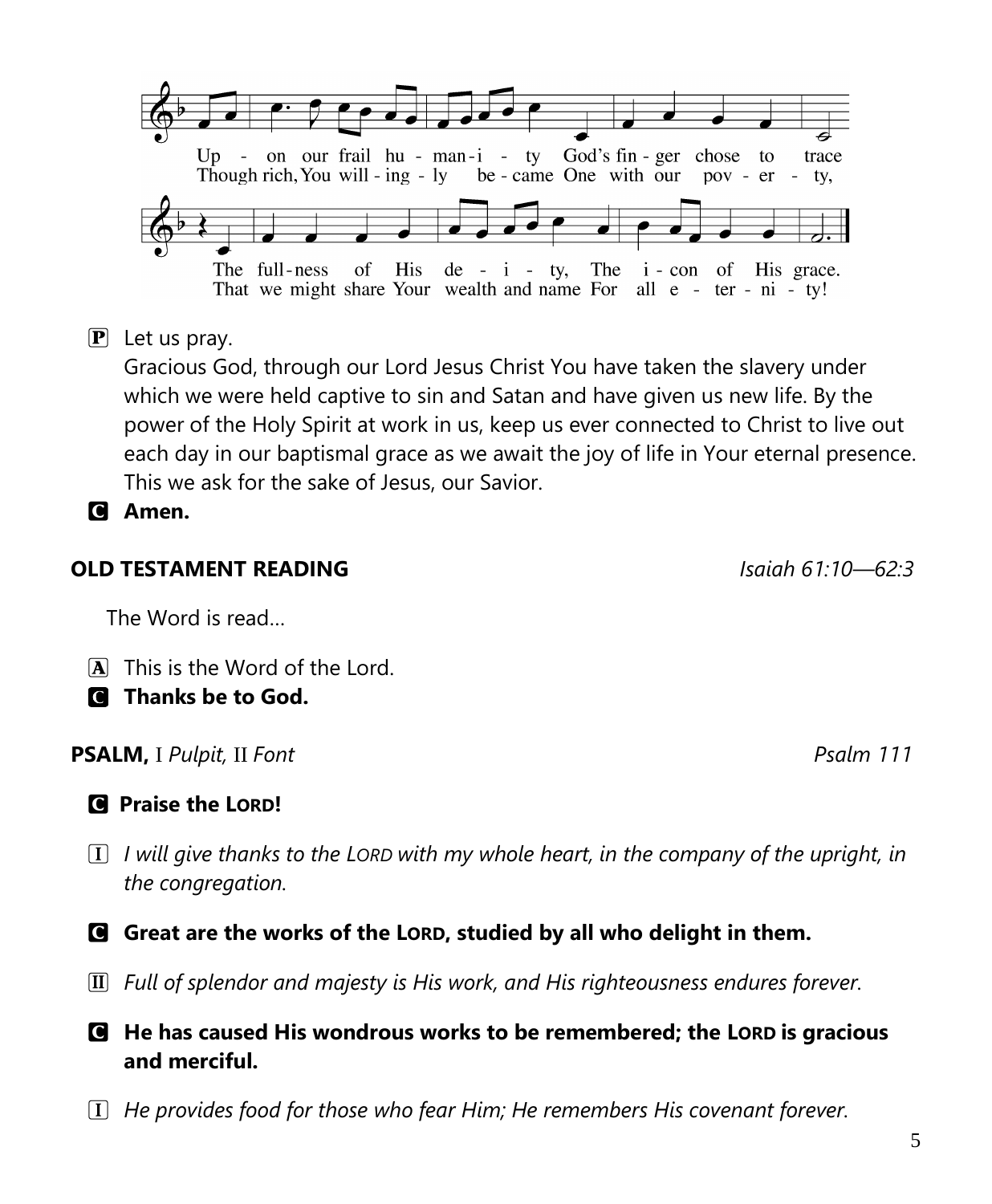C **He has shown His people the power of His works, in giving them the inheritance of the nations.**

@ *The works of His hands are faithful and just; all His precepts are trustworthy; they are established forever and ever, to be performed with faithfulness and uprightness.*

C **He sent redemption to His people; He has commanded His covenant forever. Holy and awesome is His name! The fear of the LORD is the beginning of wisdom; all those who practice it have a good understanding. His praise endures forever!**

**Glory be to the Father and to the Son and to the Holy Spirit; as it was in the beginning, is now, and will be forever. Amen.**

## **EPISTLE** *Galatians 4:4–7*

The Word is read…

A This is the Word of the Lord.

C **Thanks be to God.**

### *Stand*

**GRADUAL ,** I *Pulpit,* II *Font Isaiah 9:6; Psalm 98:1a*

- C **To us a child is born, to us a son is given;**
- ! *and the government shall be upon His shoulder.*
- @ *And His name shall be called Wonderful Counselor, Mighty God, Everlasting Father, Prince of Peace.*
- C **Sing to the Lord a new song, for He has done marvelous things!**

# **HOLY GOSPEL** *Luke 2:22–40*

- $\mathbf{P}$  The Holy Gospel according to St. Luke, the second chapter.
- **G** Glory to You, O Lord.

The Gospel is read…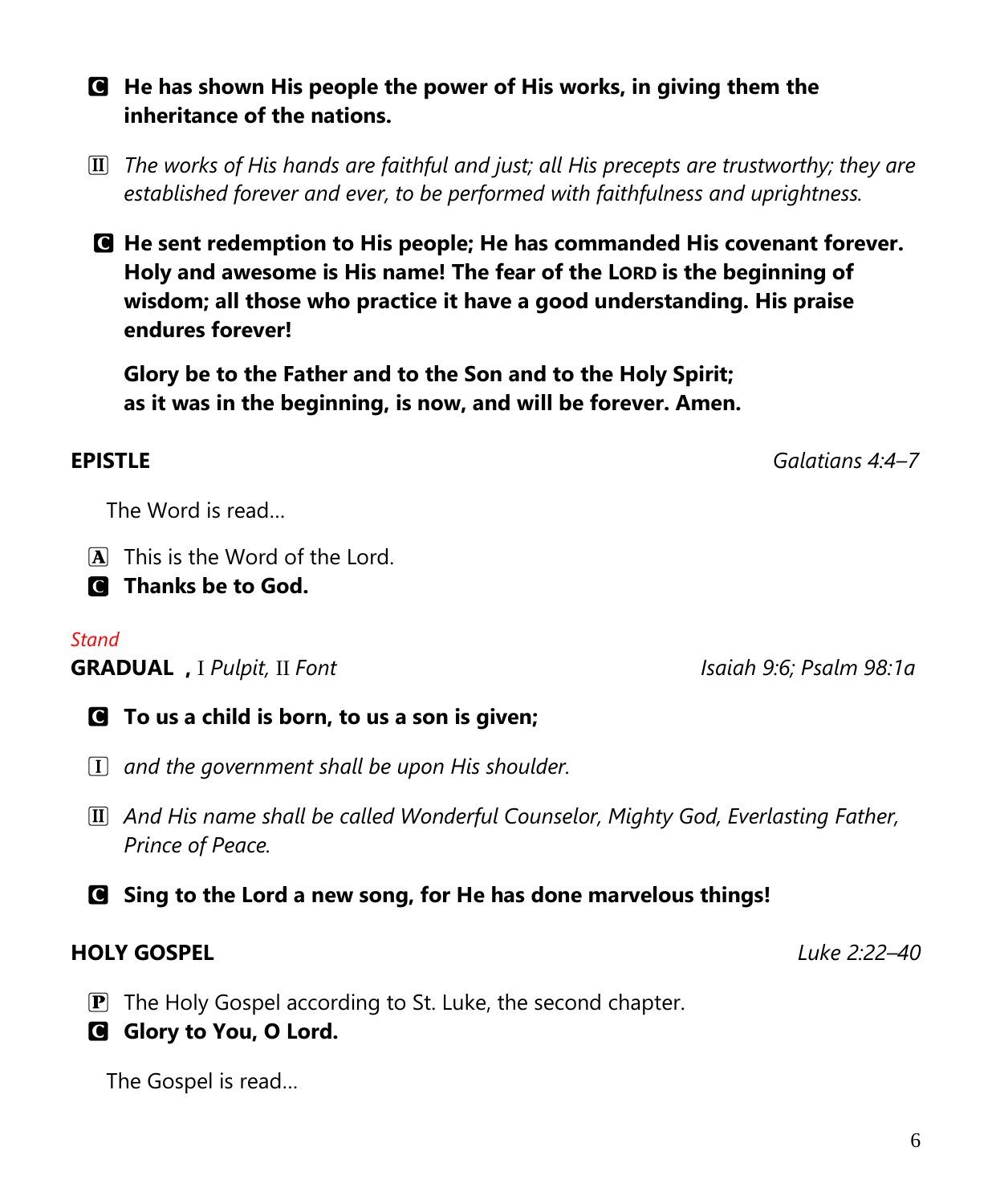$\boxed{\mathbf{P}}$  This is the Gospel of the Lord.

C **Praise to You, O Christ.**

# *Sit*

# **HYMN** "Let All Together Praise Our God"*LSB 389*



 No truer friend than He, No truer friend than He.

6 He is the key and He the door To blessèd paradise;

The angel bars the way no more.

 $\triangle$  7 Your grace in lowliness revealed, Lord Jesus, we adore And praise to God the Father yield And Spirit evermore; We praise You evermore.

### **SERMON**

### *Stand*

**APOSTLES' CREED,** *As printed on forwards screens*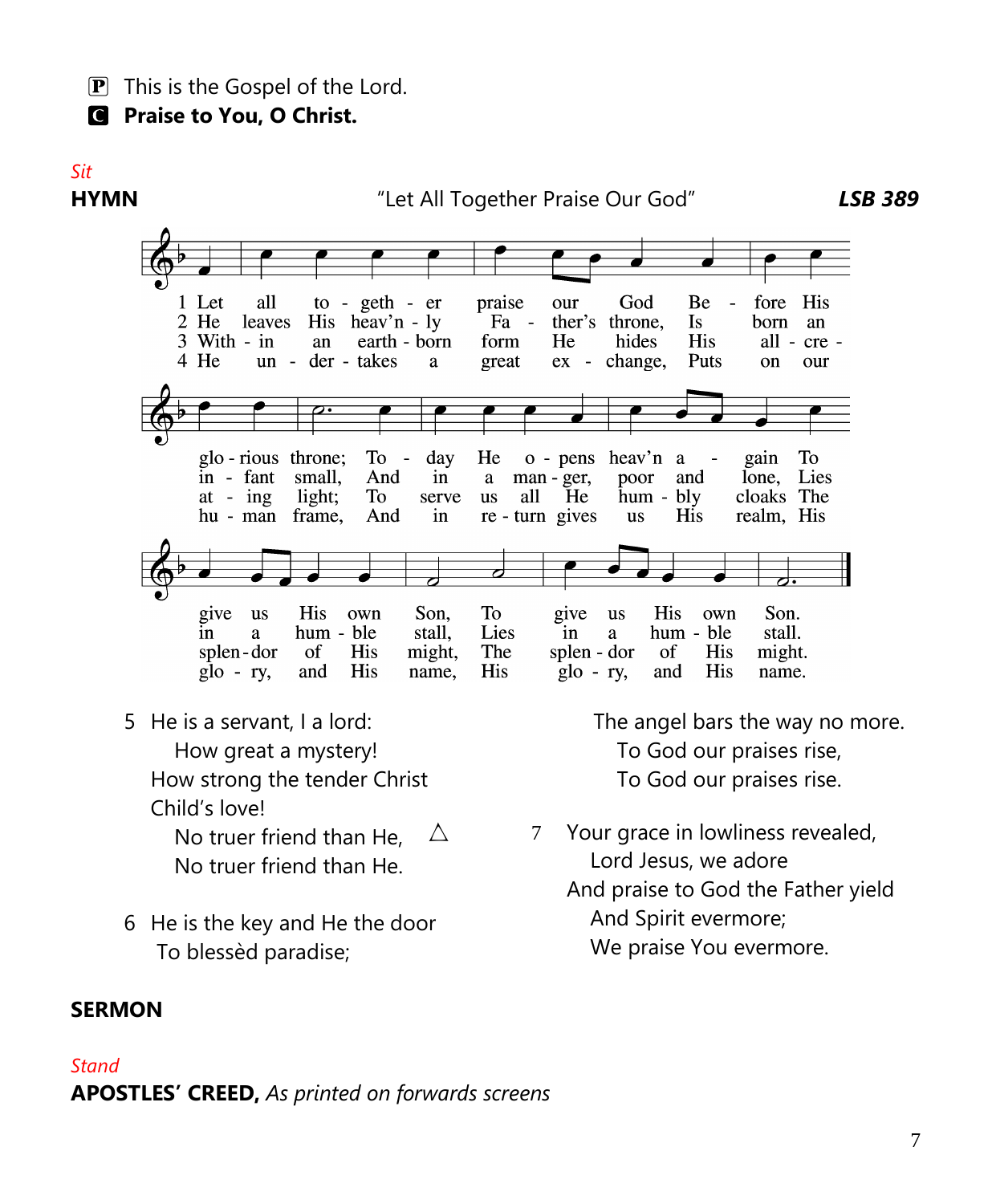# **PRAYER OF THE CHURCH**

- $\mathbf{P}$  Gathered as God's people and as heirs of an eternal inheritance, let us pray for the whole Church and for all who bear the name of Jesus Christ, who is our Light and our Salvation. Lord, in Your mercy,
- C **hear our prayer.**
- A As we remember St. John, Apostle and Evangelist, we pray for the Church, asking that through her the joyous news of salvation be proclaimed as the Holy Spirit directs. Give us faith to acknowledge and rejoice in the fellowship that we share in Christ with people here and in every place, that we may see in each sister and brother in Christ a reflection of Your glory. Lord, in Your mercy,

### C **hear our prayer.**

 $\mathbf{P}$  Lord of all, watch over our nation and grant Your divine favor to all who bear office in our land, especially the president and Congress of the United States, the governor and legislature of South Carolina and to all those who make, administer, and judge our laws. Help them to serve all those in their care according to Your holy will, that we may live in peace and safety.

Save us from pestilence and plague, for unseasonable weather, and the dangers that are ever-present in our lives. Grant us Your blessing as one calendar year closes and another begins. Lord, in Your mercy,

### C **hear our prayer.**

- A Give a special measure of blessing to those with special needs. Especially we remember the sick, the shut-in, those dealing with depression, those who sorrow, and others known to us who at this time are in need of prayer. Help us to be people who bless, encourage, and strengthen all those in our circles of relationship and beyond. Lord, in Your mercy,
- C **hear our prayer.**
- $\mathbf{P}$  Sovereign Lord, we remember with thanksgiving those who have loved and served You in Your Church on earth, who now rest from their labors. Keep us in fellowship with all Your saints, and bring us at last to the joys of heaven. Bless the communion we share on earth as we await the Supper of the Lamb in His kingdom. Lord, in Your mercy,
- C **hear our prayer.**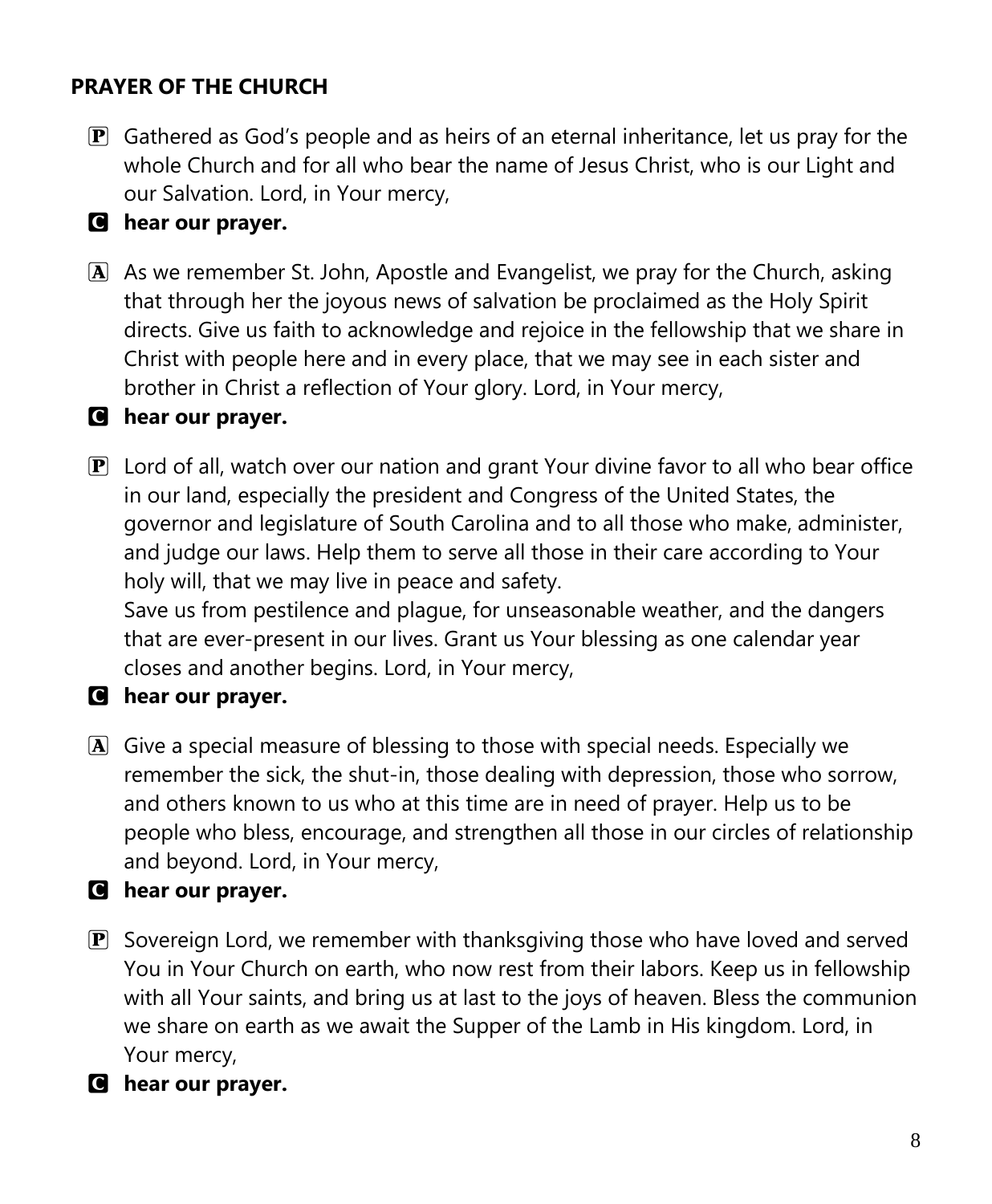- $\overline{A}$  All these things and whatever else You know that we need, grant us, heavenly Father, for the sake of Him who died and rose again and now lives and reigns with You and the Holy Spirit, one God, forever.
- C **Amen.**

# **LORD'S PRAYER,** *As printed on forwards screens*



# **BENEDICTION**

- $\mathbf{P}$  Go out into the world in peace, have courage, hold to what is good, return no person evil for evil, strengthen the fainthearted, support the weak, help the suffering, honor all of God's people, love and serve the Lord, rejoicing in the power of the Holy Spirit. The almighty God—the Father, the  $\pm$  Son, and the Holy Spirit bless you and keep you and give you peace.
- C **Amen.**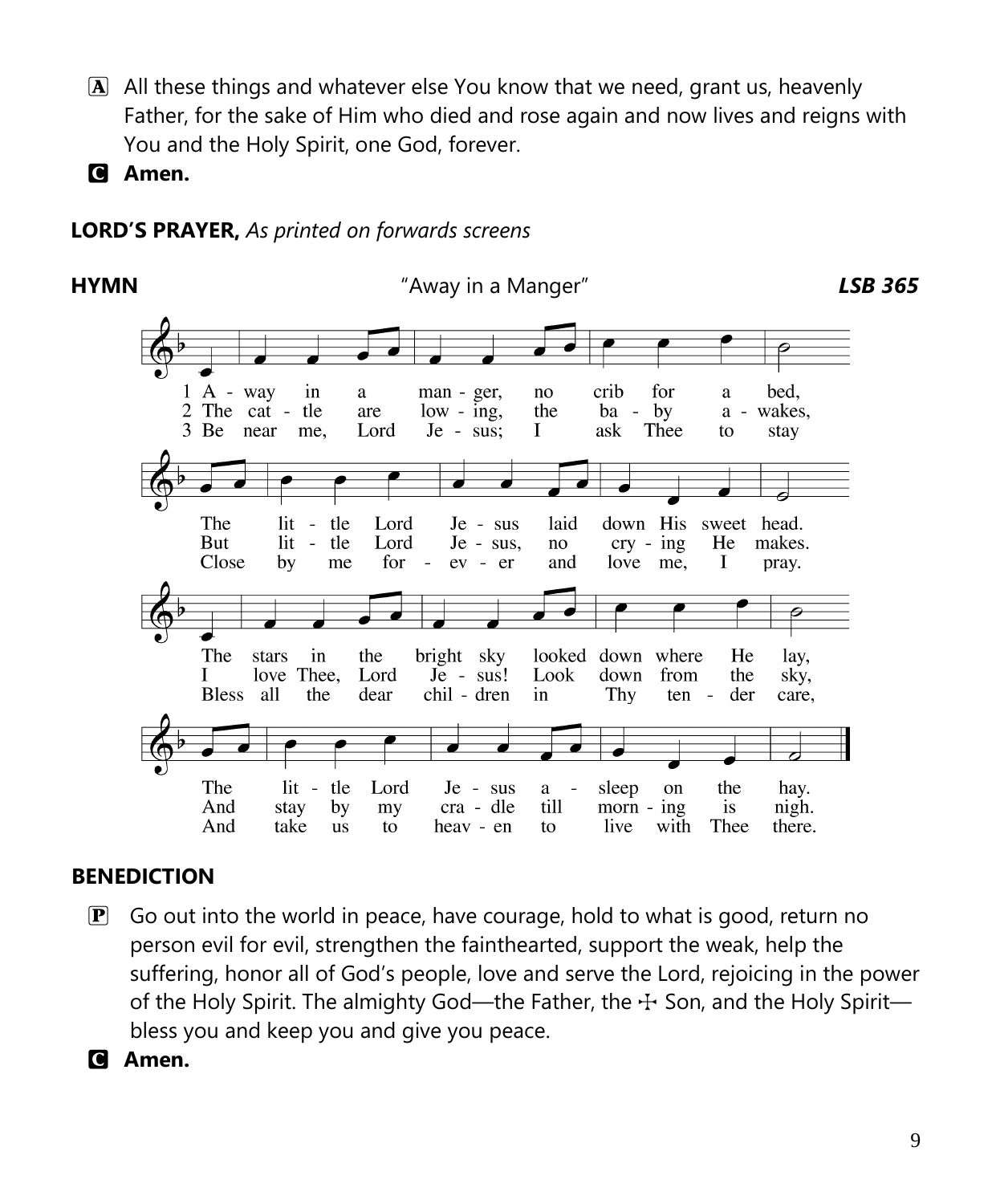

### *Sit*

# **ANNOUNCEMENTS AND DISMISSAL**

- $\mathbf{\overline{A}}$  Go in peace as you serve the Lord.
- C **Thanks be to God.**